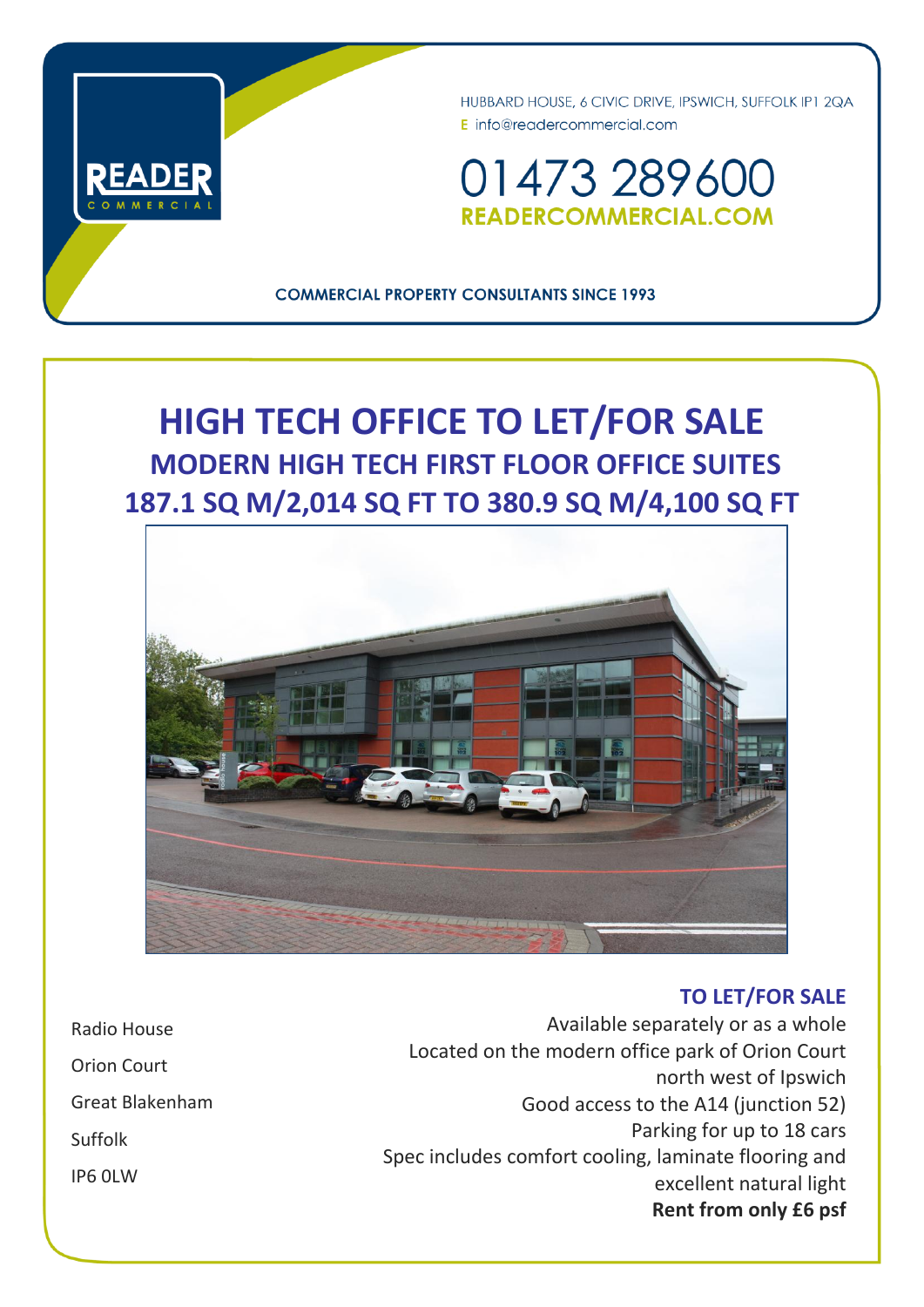## **LOCATION**

Orion Court is located in Great Blakenham, 3 miles north west of Ipswich. Orion Court is just off the B113 close to junction 52 of the A14 Felixstowe to Midlands trunk road offering good links to Cambridge and the A12 corridor. Great Blakenham is scheduled for further investment over the next couple of years with a proposal for more hi tech warehouse and office accommodation subject to planning.

#### **DESCRIPTION**

Radio House is the only detached office unit situated in the centre of the scheme. The available accommodation is at first floor level in two suites which are available separately or as a whole. Each suite is equipped with comfort cooling, laminate flooring throughout, suspended ceilings with inset lighting and kitchenette and wc facilities for each suite. Immediately outside the building are up to 18 car spaces (some tandem parked).

## **ACCOMMODATION**

*(Please note all areas are appropriate)*

**Suite 1 – access off a shared entrance lobby with Town 102**

| Front area                                    | $98$ sq m  | 1055 sq ft |  |
|-----------------------------------------------|------------|------------|--|
| Includes kitchenette and a partitioned office |            |            |  |
| Rear area                                     | 95.8 sq m  | 1031 sq ft |  |
| Total Suite 1 area                            | 193.8 sq m | 2086 sq ft |  |

#### **Suite 2 – access via a private entrance lobby**

| Front area                                       | 95 sq m    | 1023 sq ft |  |
|--------------------------------------------------|------------|------------|--|
| Includes kitchenette and a partitioned office    |            |            |  |
| Rear area                                        | 92.1 sq m  | 992 sq ft  |  |
| Includes a kitchenette and 2 partitioned offices |            |            |  |
| Total Suite 2 area                               | 187.1 sq m | 2014 sq ft |  |
|                                                  |            |            |  |
| Combined area                                    | 380.9 sq m | 4100 sq ft |  |

Outside up to 18 car spaces available (some tandem parked)

#### **SERVICES**

Mains electric and water are connected.

#### **TERMS**

The suites are available by way of a new lease length to be agreed subject to 5 yearly upward only rent reviews where applicable, with a proposed commencing rent of only £6 psf. Alternatively the freehold is available. Offers are sought in the region of £750,000.

#### **VAT**

Vat will be applicable to the rent/freehold.

#### **SERVICE, CHARGE**

There will be a service charge payable to the estate. Please contact the agents for further information.

#### **LOCAL AUTHORITY**

Mid Suffolk District Council Tel 01449 724500.

#### **BUSINESS RATES PAYABLE for 2017/18**

Suite 1 - £9,786 pa Suite 2 - £9,669.50 pa

Note these rates payable are approximate.

## **EPC – attached**

#### **LEGAL COSTS**

Each party to bear their own legal costs

#### **VIEWING**

Strictly by prior appointment with Sole Agents Reader Commercial on 01473 289600 [martin@readercommercial.com](mailto:martin@readercommercial.com)  [louise@readercommercial.com](mailto:louise@readercommercial.com)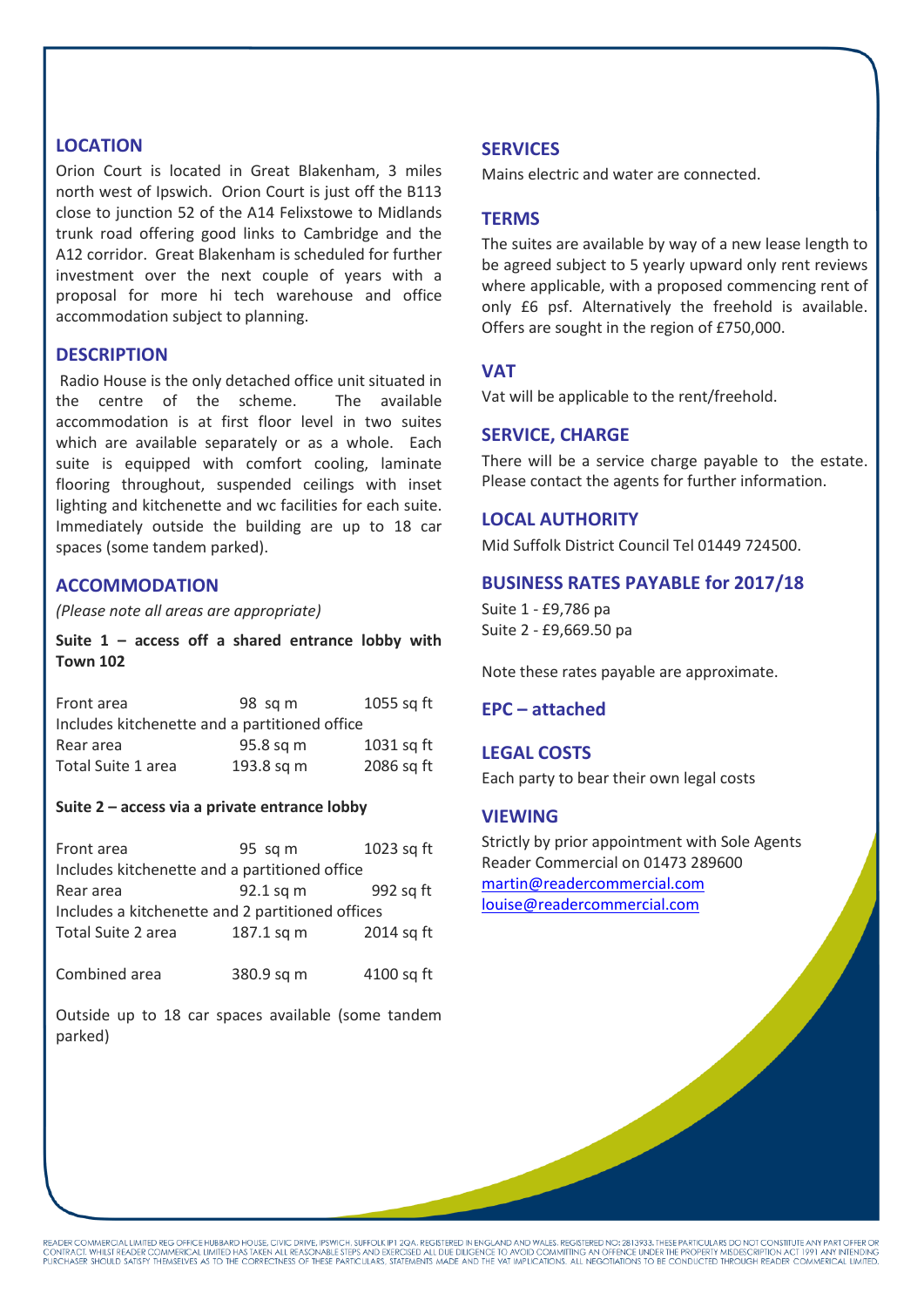## (plan is for location purposes only)



**Suite 1**



 **Suite 2**



READER COMMERCIAL LIMITED REG OFFICE HUBBARD HOUSE, CIVIC DRIVE, IPSWICH, SUFFOLK IP 1 2QA. REGISTERED IN ENGLAND AND WALES. REGISTERED NO: 2813933. THESE PARTICULARS DO NOT CONSTITUTE ANY PART OFFER OR<br>CONTRACT. WHILST RE